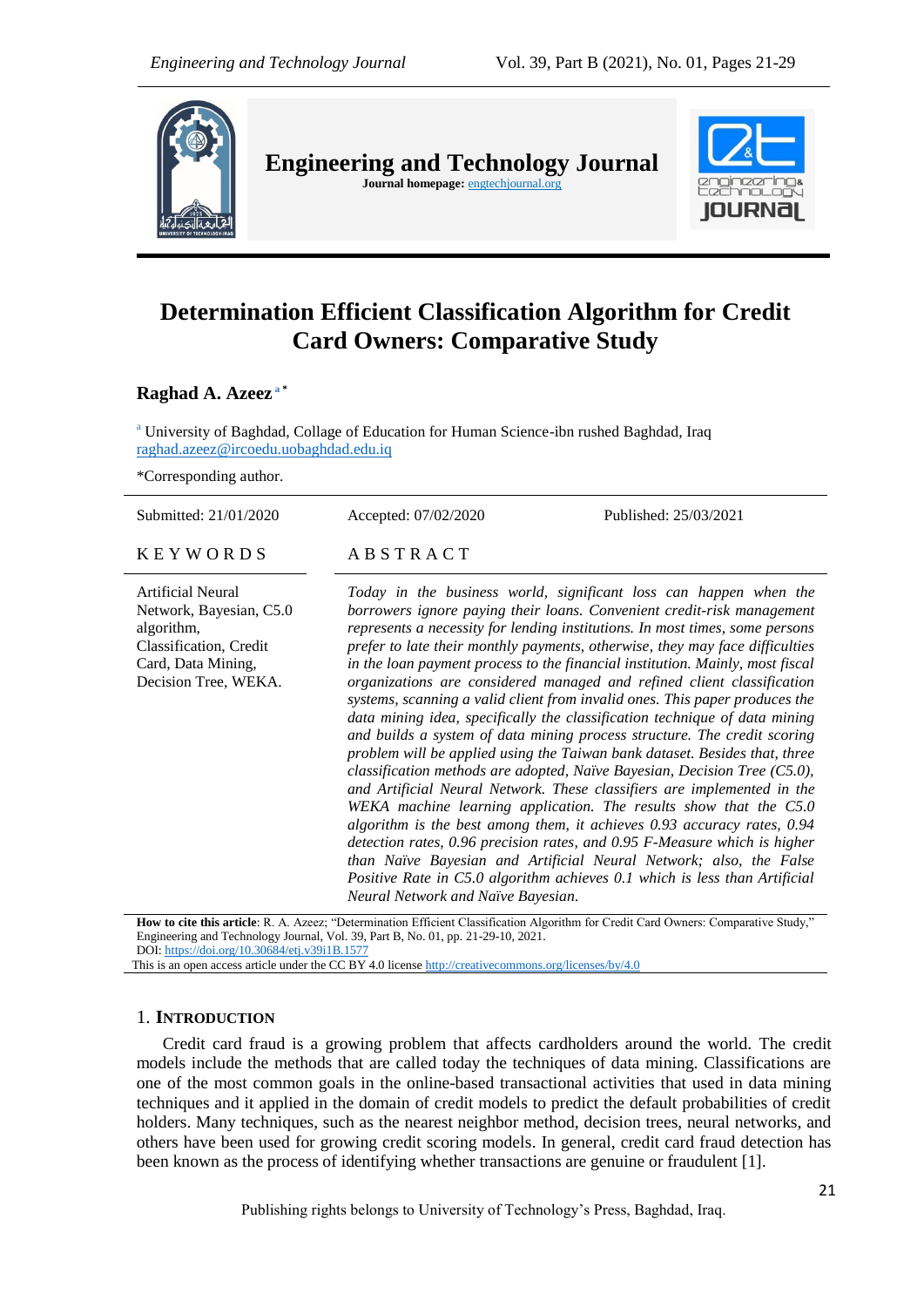Disclosing the hidden information in big data via Data Mining techniques has become a new scope and final target for a wide range of future studies. The subject of huge data, banking has been a popular implementation field for researchers with data mining skills over the past decades of the information science revolution. Banks have confirmed that data mining instead of financial resources is the new biggest asset [2]. Data mining is nominated enforcement of particular algorithms that extracting features from data as the following processes:

- 1) Extract features from the data,
- 2) Prepare and Preprocess the data,
- 3) Select the data,
- 4) Clean the data,
- 5) And the association of suitable preceding knowledge [3].

An effective role in the data mining having by extract important information used in decision making of a decision support system has been the attractive scope of research in the last two-three decades. Integration of data mining and decision support systems can yield to develop the performance and give new types of solutions for the problems [4]. Artificial neural network techniques are expanding the dimensions of decision support; it furnishes various machine learning techniques to supply data mining.

One of the main methods for building a learning model from data mining is the classification technique. It can propose different types of classification. Algorithms have been determined the predictive based on invisible data. There is no single algorithm found to be best overall others for all data sets. Different types of performance criteria are recommended such as training time, error rate, and predictive accuracy to build the model of data mining, this model must have ability to robustness and scalability are essential [5]. Appropriate interpretation of performance of mining emphasizes that beneficial knowledge originates from the data. Data mining algorithms consist of three components which are [6]:

- Pattern. There are two important relevant points: The mathematical form of the pattern (e.g., Gaussian probability and a linear function of multiple variables) and the technicalities of the patterns (e.g., characterization, and clustering, classification). A pattern contains various factors that are to be confirmed from the data.
- Vantage Criterion: the given data have a great effect on the vantage of one pattern or set of variable factors over another. The vantage is often some form of adaptive force function of the pattern to the data, a smoothing term may be used to avoid overfitting, or creating a pattern with too many degrees of a facility to be compelled by the given data.
- Search Algorithm: The characteristics of an algorithm for finding a specific pattern and variable factor, a suitable evaluation, pattern (or family of patterns), and a given data.

## **2. RELATED WORK**

Cheng L.H., et al. in [7] present two credit datasets in the UCI database and select as the experimental data to demonstrate the accuracy of the SVM classifier, a comparison is done with neural networks, genetic programming, and decision tree classifiers, experimental results show that the accuracy of C4.5 is 87.06%. Cheng Y., et al. in [8] have described payment data from Taiwan bank and the targets were credit cardholders of the bank, he explained the differences between using the evaluation metrics (area ratio and error rate), area ratio can give better results for comparing the accomplishment of different patterns than the error rate, the studies show that there is little variation in error rates among the data mining techniques whose used, while, there are relatively big variations in area ratio among the data mining techniques whose used. It is clear that area ratio is more susceptible and is suitable to measure the classification accuracy of patterns, the accuracy rate of area ratio 55% in training rate and 54% in validation rate in ANN.

R. El-Bialy, et al. in [9] have examined the results from the StatLog project on classification algorithms. This project contains inclusive differences between seventeen algorithms from statistics, neural networks, and symbolic learning on twelve classification tasks. They have accomplished that there is no single optimal algorithm. The optimal algorithm for a specialized dataset depends crucially on attributes of that dataset, such attributes are:

1) Symbolic algorithms are the best option for raising accuracy**.**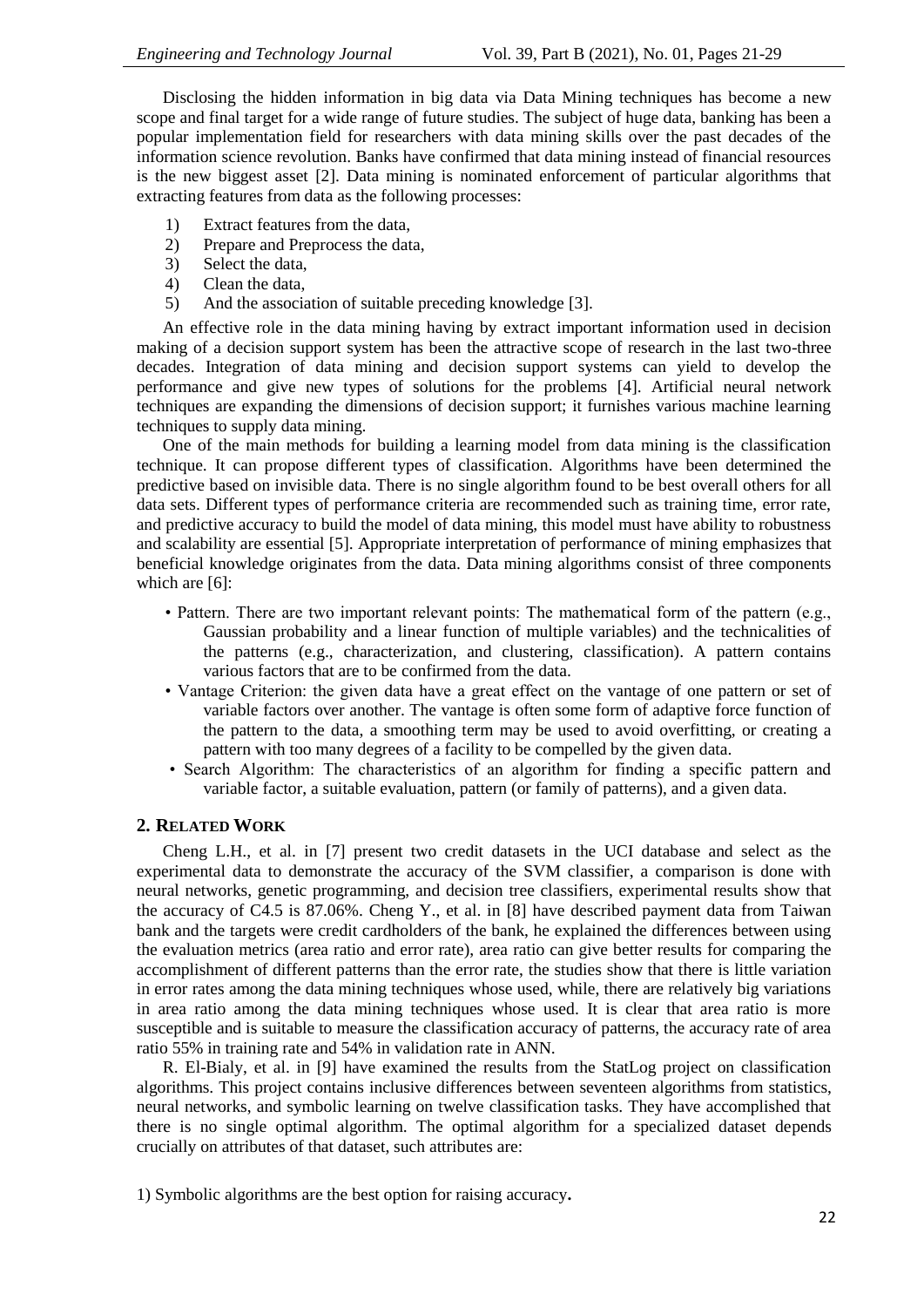- 2) Nearest neighbor algorithms are the best option for accuracy and cost.
- 3)Back-propagation may be chosen as a situation needing enormous machine resources.

4) Bayes algorithms should not usually be handled for classification only if the dataset has a very degraded correlation (near zero) and few other complexities.

Shigeyuki H., et al., in [10] have tested default loan from a database in Taiwan and study the classification ability of three learning models (boosting, bagging, and random forest ) with different activation functions, and compare them with eight neural- networks techniques and compute the prediction accuracy of each one, the results show that the classification power of boosting is optimal among the other two learning models, and the performance of machine learning neural-networks depends on the number of middle layers and the choice of the activation function. The maximum accuracy ratio of the original data for the training and testing set is 71.01% and 69.59% respectively. Whereas, the maximum accuracy ratio of the normalized data for the training and testing set is 71.14% and 68.75% respectively.

# **3. DATA SET**

The objective of this paper is the credit card owner of Taiwan bank dataset was having 30000 observations [11]. In this research, a binary variable that describes the state of good payment is used to indicate the response state 1 for good payment (Normal) and 0 for delay payment (Abnormal). in addition to the financial information, the dataset has also containing personal information about past bank customers as shown in Table 1. The attribute label of this dataset contains 23364 for 0 (Abnormal), which represents 77.88%, and 6636 for 1(Normal), which represents 22.12%.

F6–F11: The status monthly of payback for each month is filled as follows:

# -1: payback on time.

- 1: late payback for one month.
- 2: late payback for two months.
- 3: late payback for three months.
- 4: late payback for four months.
- 5: late payback for five months.
- 6: late payback for six months.
- 7: late payback for seven months.
- 8: late payback for eight months.
- 9: late payback for nine months and above.

## **4. CLASSIFICATION**

We purposed to split the dataset into two parts randomly, one part for training and the other for testing the pattern. Most times, the error rate is used to measure the accuracy of the classification of patterns. The records of the dataset of Taiwan credit card holders are not critical (87.88%), then the error rate is not dangerous to the classification of patterns [8].

Credit register can seem like the type of a classification technique of data mining. Meanwhile, its practical implementations related to many techniques relevant to the credit industry. Due to the hard decision process credit register has always been based on a realistic approach: A solution cannot be the best one for everywhere, only for specific states. The operation of the credit register is not standardized. A real problem with the nonstandard pattern constructing process is purposeless, repeated, and expensive data analysis operations that cannot yet ensure the best model solution [1].

| Feature | <b>Feature Name</b> | <b>Feature Description</b>                                      |
|---------|---------------------|-----------------------------------------------------------------|
| F1      | <b>LIMIT BAL</b>    | Amount of money in the credit card                              |
| F2      | Gender              | male = 1; female = $2$                                          |
| F3      | Education           | Graduate school = 1; university = 2; high school = 3; others=4. |
| F4      | Married             | Marital status (married = 1; single = 2; others= 3)             |
| F5      | Age                 | Age (in year)                                                   |
| F6      | PAY 1               | Payback status from borrower in September                       |

**TABLE I: Dataset Description**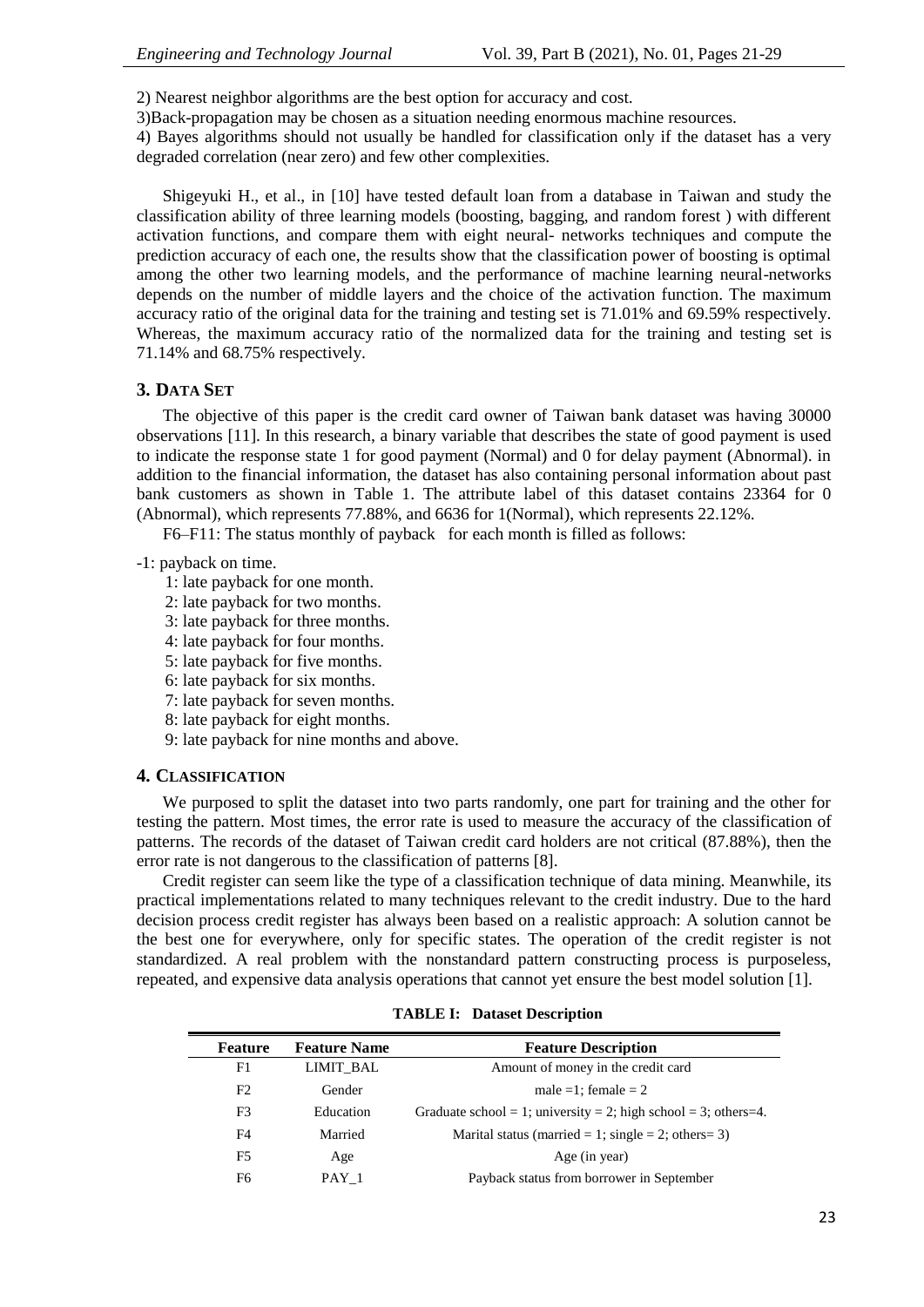| F7              | $PAY_2$          | payback status from borrower in August |
|-----------------|------------------|----------------------------------------|
| F8              | $PAY_3$          | payback status from borrower in July   |
| F9              | $PAY_4$          | Payback status from borrower in June   |
| F10             | $PAY_5$          | Payback status from borrower in May    |
| F11             | $PAY_6$          | Payback status from borrower in April  |
| F12             | BILL_AMT1        | the invoice amount in September        |
| F13             | BILL_AMT2        | the invoice amount in August           |
| F14             | <b>BILL_AMT3</b> | the invoice amount in July             |
| F15             | <b>BILL_AMT4</b> | the invoice amount in June             |
| F <sub>16</sub> | <b>BILL_AMT5</b> | the invoice amount in May              |
| F17             | <b>BILL_AMT6</b> | the invoice amount in April            |
| F18             | PAY_AMT1         | Payback from borrower in September     |
| F <sub>19</sub> | PAY AMT2         | Payback from borrower in August        |
| F20             | PAY_AMT3         | Payback from borrower in July          |
| F21             | PAY_AMT4         | Payback from borrower in June          |
| F22             | PAY_AMT5         | Payback from borrower in May           |
| F23             | PAY_AMT6         | Payback from borrower in April         |
| F24             | Label            | $l = Normal$ , $0 = Abnormal$          |

#### **5. COMPARATIVE MODEL**

In this paper, the Taiwan credit card dataset is used for training and testing the patterns to determine the best classification algorithm. A number of operations will be conducted on this data as has been illustrated in Figure 1. Firstly, the data will pre-process. Secondly, select the pre-processed data by competent methods. Finally, classify the selected data, via using the methods of classification field.

## *I. Preprocess the Data*

The gained data from the credit dataset are normalized, which is an important role in preprocessing to improve the performance to obtain the best result. Normalization related to statistical basics; transformed the data to another new scale of specific range between (0 and 1). (Ming L.K.) has pointed out that, some of these normalization methods are the Decimal scaling method, Min-Max method, and standard deviation. In the decimal scaling method, there is some problem when the range is in narrow subinterval; this problem is solved when using Min-Max normalization or Standard Deviation normalization [12]. In this paper, Standard Deviation is applied to describe data and obtained statistical results, see Eq.  $(1)$ , where x1, x2, x3, ..., x<sub>n</sub> are the data samples, n=sample size [13].

SD=
$$
\sqrt{\frac{\sum_{i=1}^{n} (\bar{x} - x_i)^2}{n-1}}
$$
(1)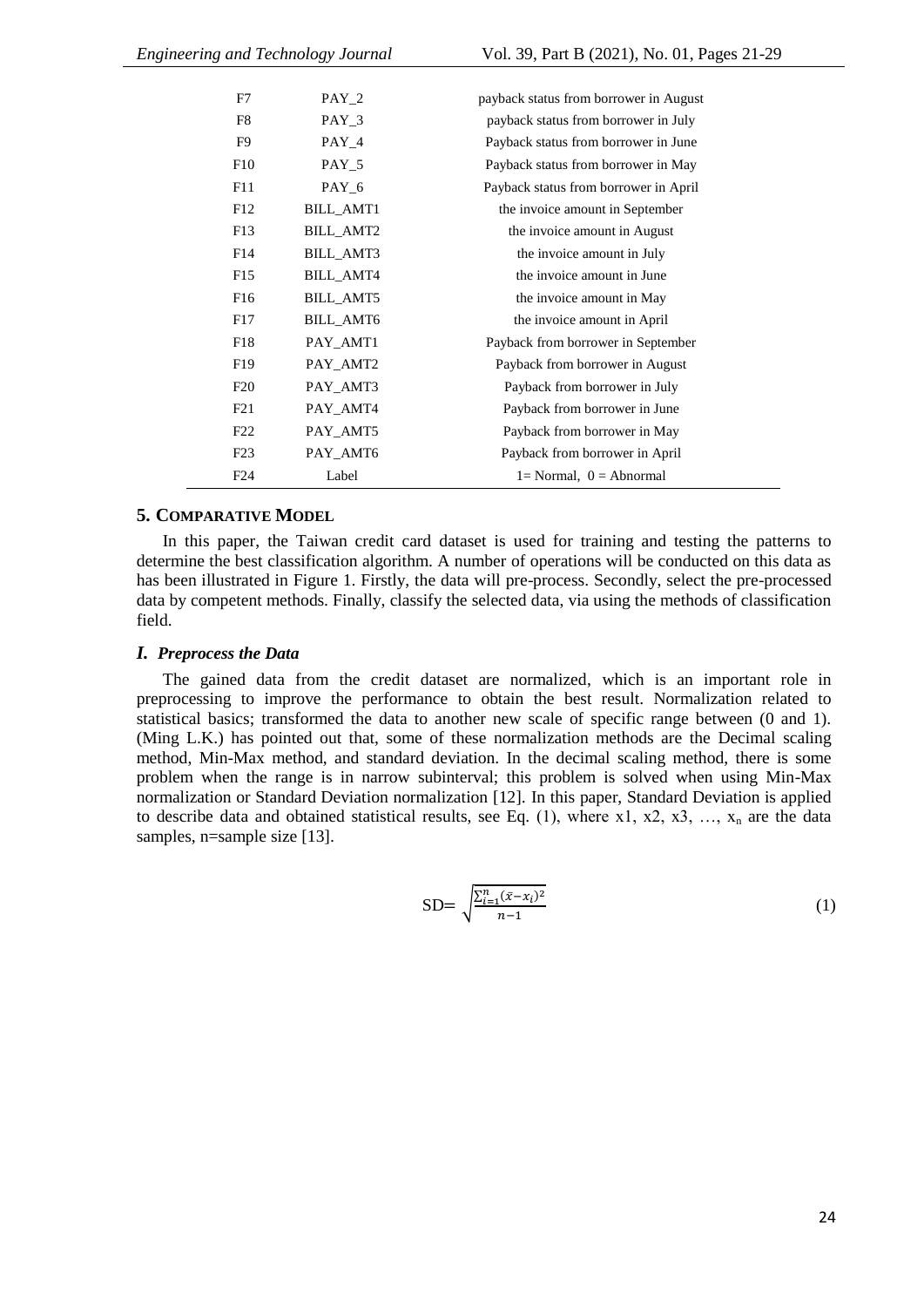**Algorithm (1): Proposed System. Input:** Credit Card Dataset. **Output**: An Efficient Classifier. Begin **Step1:** Load the Dataset **Step2:** Preprocess the data by (normalized the data via applying the standard deviation) using equation (1). **Step3:** Select the features using the random forest method. **Step4:** Classify the data which are selected in step (3) by using the following classifiers: Bayesian classifier via equation (2). Decision Tree (C5.0). Artificial Neural Networks ANN **Step5:** Extract the confusion matrix for each classifier in step (4). **Step6:** Evaluate the following criteria on each classifier Accuracy rate via equation (3). Detection rate via equation (4). Fale Positive Rate via equation (5). Precision rate via equation (6). **Step8:** Check which classifier has the highest rate of accuracy, detection false positive and precision and which classifier have the closest F-Measure rate to1. This is the best classifier. **Step9:** End

#### **Figure 1: General Algorithm**

## *II. Feature Selection*

To obtain efficient, accurate data reduction, a feature selection method must be used. The selected features have the capability to retain the original meaning of a huge of original data. The random forest has obtained a subset of the dataset which random samplings of variables to create a set of decision trees, the node of the tree is growing according to a limited set of randomly chosen features. When classifying a model, each tree produces its report as a proposal and an overall report is determined by assembling proposals. The concept of using the random forest for feature quality assessment is based on the variation between classifier activity on the original data set and the activity on the changed data set in which the algorithm randomly rearranges values of the observed feature between examples. When measuring the activity before and after the changes of data for each tree in the forest, the algorithm merges these variations into an important assessment [14]. The advantage of using random forest selection gives more stable results when there are more features than examples are obtained from a subset of the dataset [15]. Table 2 obtains the best 10 feature selections using the random forest importance algorithm.

| <b>Feature name</b> | <b>Importance Attribute</b> |  |
|---------------------|-----------------------------|--|
| PAY 1               | 269.039648                  |  |
| BILL AMT4           | 82.319835                   |  |
| <b>BILL AMT5</b>    | 73.341931                   |  |
| <b>BILL AMT3</b>    | 73.043003                   |  |
| PAY 2               | 72.979171                   |  |
| PAY 6               | 68.750318                   |  |
| <b>BILL AMT6</b>    | 67.537093                   |  |
| <b>BILL AMT2</b>    | 65.893180                   |  |
| PAY 4               | 64.534368                   |  |
| PAY AMT6            | 63.567784                   |  |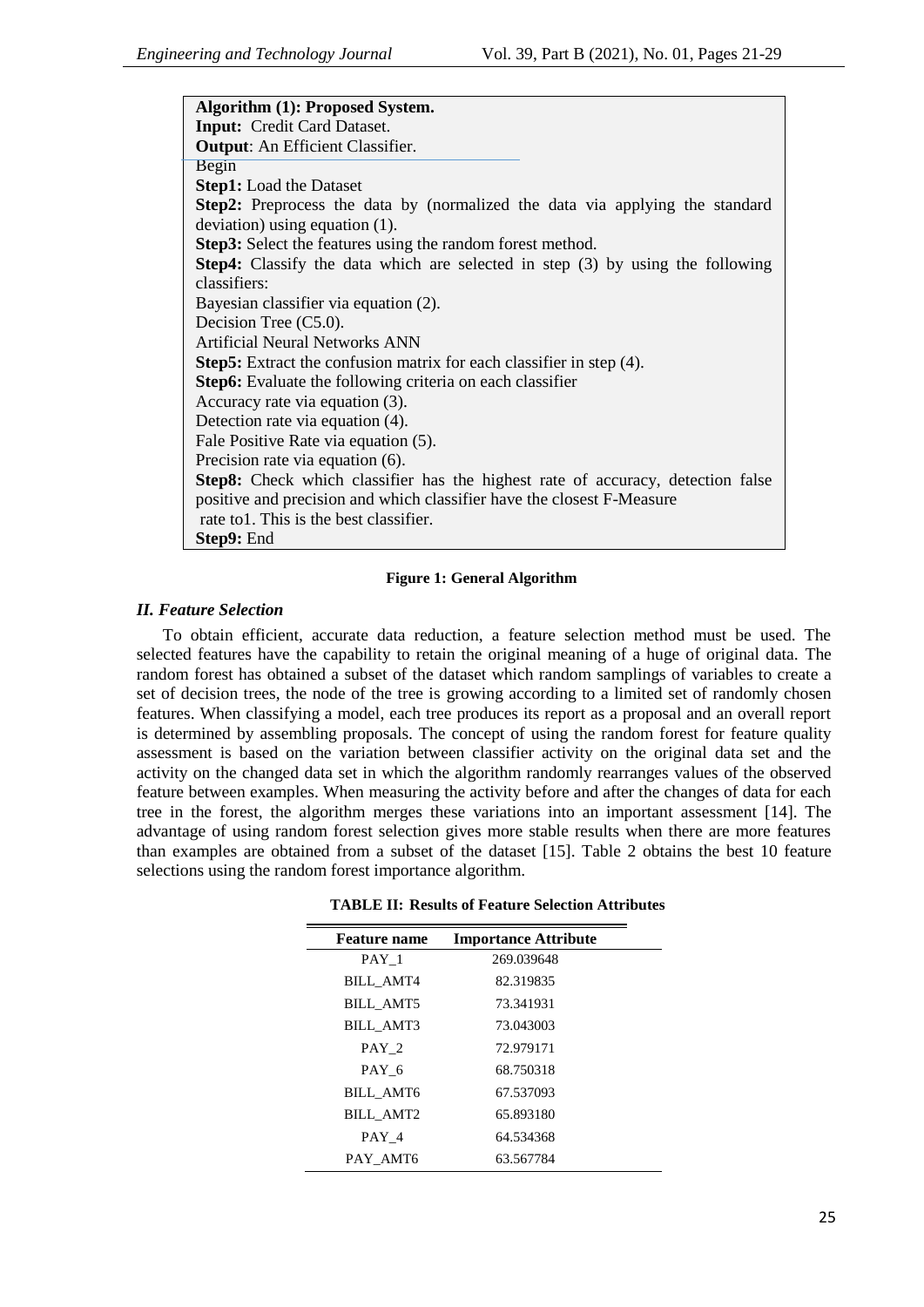## *III. Data Mining Classification*

The aim of classification is to classify a model to a class based on the value of several attributes. Many ways to classification try to explicitly build a function from the common set of values of the attributes to class specifics. An example of such classifiers includes decision trees (C5.0), Bayesian and ANN Artificial Neural Networks. In this study, three algorithms are used, Bayesian, decision tree (C5.0) and ANN Artificial Neural Networks**.**

#### A. Bayesian Classification

Bayesian classification is used to treat the classification problem by teaching the distribution of models given different class values by approximating the common probability distribution of the class and attributes. After building such an estimator, new models are classified by testing conditional probability given the specific feature values and get back the class which is most probable. The Bayesian formula is in Eq. (2) [16]:

Let  $X_1, X_2, ..., X_k$  be events that partition the sample space  $\Psi$ , (i.e.  $\Psi = X_1 \cup X_2 \cup ... \cup X_k$  and  $X_i$  $\cap X_i = \emptyset$  when  $i \neq j$  and let Y an event on that space for which  $Pr(Y) > 0$ . Then Bayes' theorem is:

$$
P(X_j|Y) = \frac{Pr(X_j)Pr(Y|X_j)}{\sum_{j=1}^{K} Pr(X_j)Pr(Y|X_j)}
$$
\n<sup>(2)</sup>

This formula can be used to reverse conditional probabilities. If one knows the probabilities of the events  $X_i$  and the conditional probabilities  $Pr(Y|X_i)$ ,  $j = 1, ..., k$ , the formula can be used to compute the conditional probabilities  $Pr(X_j|Y)$ .

#### B. Decision Tree

One of the classification techniques is the decision tree, which is the best choice in most researchers' opinion when the traditional methods are failed in taken a decision. If the trees remain growing without limit, then they take a long time for built and became unintelligible. It is possible to control the size of the tree through:

1) Determine the maximum depth at which the tree can grow.

2) Build a limited number of restrictions in the node without making any external branches.

3) The programmer can interpose to prune the tree by cutting off inconsequential nodes; CART can do this through Cross-checking to see if precision improvements can balance increasingly important nodes.

The decision tree can manipulate non-numeric data in a good manner, this facility accepts critical data, reduce the amount of transient data and explosion predictive natural variables in neural networks.

#### C. C5.0 Algorithm

This algorithm used the fragmentation concept, according to the common features among samples, and then separate fragments that have maximum information gain. By repeating the fragmented process, it will obtain Subsamples and this process is repeated until the subsamples cannot be fragmented further, finally, if the lowest level of subsample is not divisible, then re-tested these subsamples and, if it is not attractive, then prune out it.

#### D. Artificial Neural Network (ANN)

When discussing data mining algorithms, at first, it comes to mind Decision Tree or ANN's. Neural networks were the focus of attention during the formation of data mining technology, there is some drawback in using ANN's, like easy to use and spread, but Some of the most important benefits at the top of the list of benefits are models in high-precision prediction, which can be applied to a large number of different types of problems.

In order to retain the genius of biological neural systems, artificial neuron is defined as follows:

1)It receives a number of entries (either from the original data or from other neurotransmitters in the neural network). Each entry comes through a connection that has weight. These weights correspond to the efficiency of the biological neuron and each nerve cell also has a single permitting value (threshold) that constitutes the total input weight. Permitting is allowed, to form the activation of the neuron.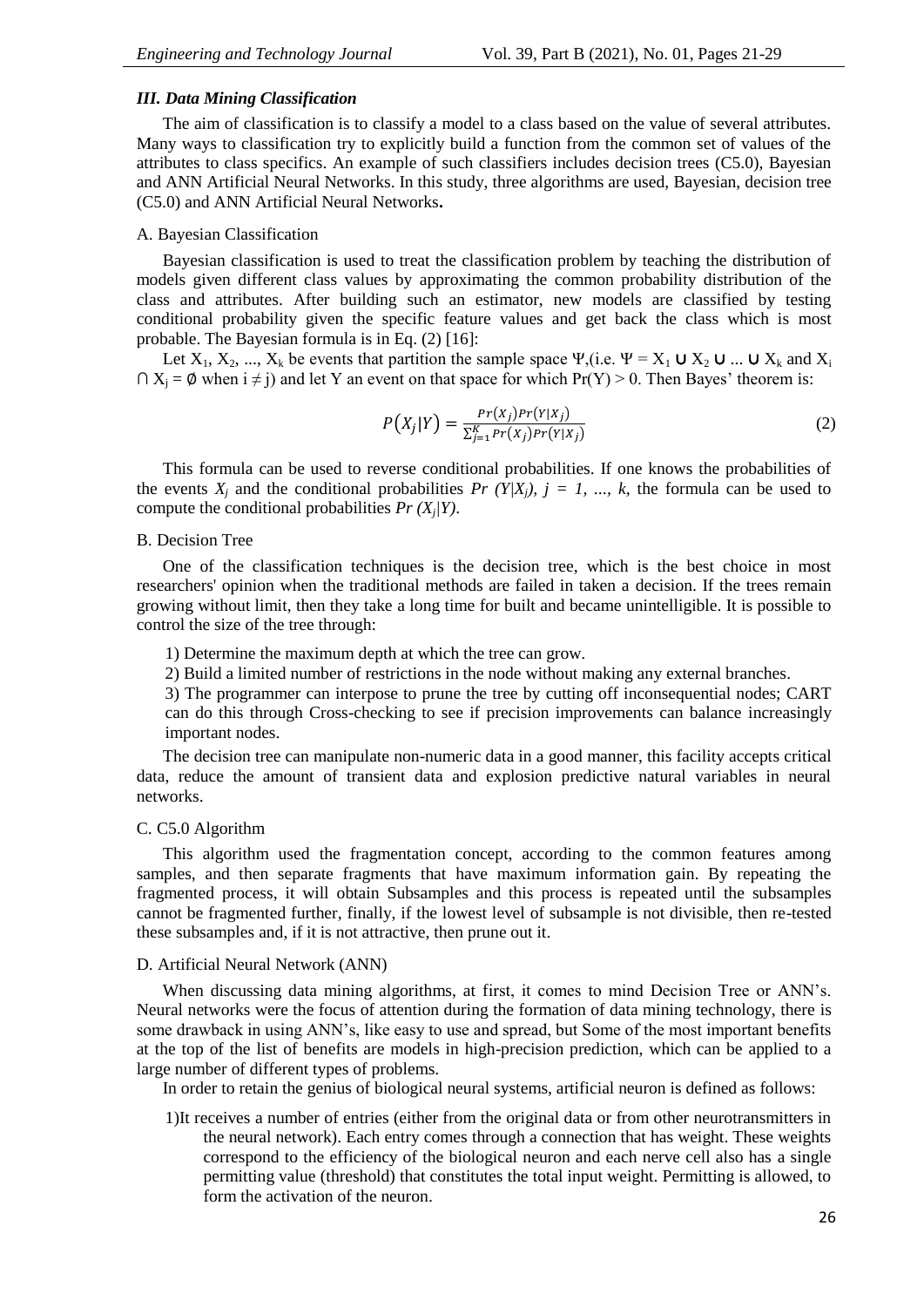2)Pass the activation signal during the activation function to produce the neuron output. In a similar way to the biological neuron system, when the activation function is used, small changes to the input value sometimes induce significant changes in output, and sometimes significant changes in the input value have an insignificant effect on the output.

# **6. PERFORMANCE EVALUATION**

There are different criterions of performance, which defined as the expression of the confusion matrix variables. These criterions yield some numeric values that are simply distinguishable, and are briefly explained in subsequent paragraphs [17]:

1) Accuracy rate: It is defined as the rate of correctly classified cases and the total number of cases.

$$
Accuracy = (TP + TN) / (TP + FP + FN + TN)
$$
\n(3)

2) Detection Rate (DR) or Recall: It is calculated as the rate between the number of correctly revealed abnormal and the total number of abnormalities.

$$
DR = TP / (TP + FN) \tag{4}
$$

3) False Positive Rate (FPR): It is defined as the rate between the numbers of normal cases revealed as abnormal and the total number of normal cases.

$$
FPR = FP / (FP + TN)
$$
 (5)

4) Precision (PR): It is the fraction of data cases predicted as positive which are in fact, it is positive.

$$
PR = TP / (TP + FP)
$$
 (6)

5) F-Measure (FM) or F-score: It is the harmonic average of the precision and recall, where an F1 score reaches its best value at 1 (perfect precision and recall) and worst at 0.

$$
FM = 2 * (Recall * PR) / (Recall + PR)
$$
 (7)

In Eq.  $(3-7)$ : TP is the number of correctly detected. TN is the number of correctly identified, FP is the number of wrongly identified, FN is the number of wrongly detected.

## **7. RESULTS**

The experiments are implemented using knowledge analysis WEKA data mining tool; it is an open gate Java-based program containing a different set of machine learning algorithms for data mining functions. The algorithms can either be applied directly to a dataset or invited from a Java program. WEKA includes gadgets for data preparation, clustering, regression, classification, association rules, and visualization. It can be used to reveal the cover from paradigms in the dataset and find the most determining factors out of many. WEKA only processes dataset in Attribute-Relation File Format (ARFF) format. Therefore, once the data preparation being done, we convert the dataset into an ARFF file with an extension of ARFF.

Table 3 shows the confusion matrix when we perform the naïve Bayesian algorithm with an 80% training dataset and 20% testing dataset.

**TABLE III: Confusion Matrix of Naïve Bayesian Algorithm**

| <b>Naïve Bayesian</b> |               | <b>Predicted Class</b> |               |  |
|-----------------------|---------------|------------------------|---------------|--|
|                       |               | Abnormal               | <b>Normal</b> |  |
| Actual                | Abnormal      | 3919                   | 344           |  |
| <b>Class</b>          | <b>Normal</b> | 527                    | 1210          |  |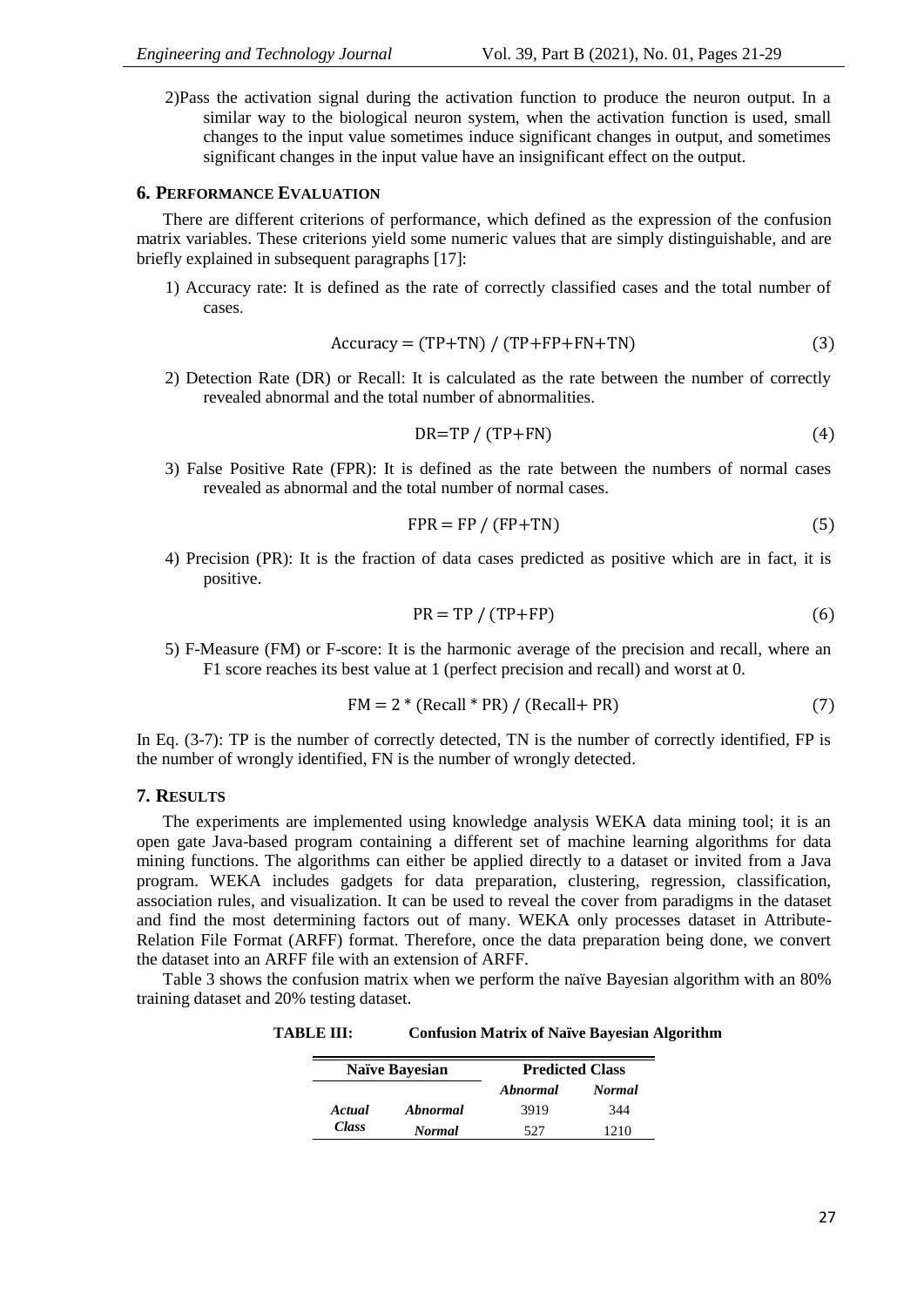Where normal and abnormal represent the good and laggard payments respectively in the label attribute of the dataset. Table 4 shows the confusion matrix when we perform the C5.0 decision tree algorithm with an 80% training dataset and 20% testing dataset.

| C5.0         |          | <b>Predicted Class</b> |               |  |
|--------------|----------|------------------------|---------------|--|
|              |          | Abnormal               | <b>Normal</b> |  |
| Actual       | Abnormal | 4428                   | 143           |  |
| <b>Class</b> | Normal   | 258                    | 1171          |  |

**TABLE IV:Confusion Matrix of C5.0 Algorithm**

Table 5 shows the confusion matrix when we perform the Artificial Neural Network algorithm with an 80% training dataset and 20% testing dataset.

**TABLE V: Confusion Matrix of ANN Algorithm**

| ANN          |          | <b>Predicted Class</b> |               |  |
|--------------|----------|------------------------|---------------|--|
|              |          | Abnormal               | <b>Normal</b> |  |
| Actual       | Abnormal | 4161                   | 273           |  |
| <b>Class</b> | Normal   | 325                    | 1241          |  |

According to confusion matrices of Tables 3-5 with performance metric Eq. (3-7), the results are abstracted in Table 6.

|                 | <b>Classifier</b> | Accuracy | DR    | <b>FPR</b> | PR    | FM    |            |        |           |
|-----------------|-------------------|----------|-------|------------|-------|-------|------------|--------|-----------|
|                 | <b>Naïve</b>      | 0.8548   | 0.881 | 0.221      | 0.919 | 0.899 |            |        |           |
|                 | <b>Bayesian</b>   |          | 4     |            |       | Q     |            |        |           |
|                 | C5.0              | 0.9331   | 0.944 | 0.108      | 0.968 | 0.950 |            |        |           |
|                 |                   |          | Q     | 8          |       |       |            |        |           |
|                 | <b>ANN</b>        | 0.9033   | 0.927 | 0.180      | 0.938 | 0.920 |            |        |           |
|                 |                   |          |       |            | 4     |       |            |        |           |
| Usually.<br>the |                   |          |       |            |       |       | <b>FPR</b> | metric | <b>1S</b> |

**TABLE VI:Final Results**

better if it does not exceed 10%, as shown in Table 6, the C5.0 algorithm achieved the lowest FPR rate among the other classifiers. Commonly F-Measure metric is better if it's closer to 1, Table 6 indicates that C5.0 achieves a higher value in F-Measure among the other classifiers. Table 7 shows the comparison of accuracy measurement between the proposed work and the related works which are listed in this paper.

**TABLE VII: Compression between the proposed system and the related work**

|                          | <b>Proposed</b><br>work | <b>Cheng</b><br>L.H[7] | <b>Cheng</b><br>Y[8] | <b>Shigeyuk</b><br>i H [10] |
|--------------------------|-------------------------|------------------------|----------------------|-----------------------------|
| <b>Dataset</b>           | <b>Taiwan</b>           | <b>Australian</b>      | <b>Taiwan</b>        | <b>Taiwan</b>               |
| <i><b>Classifier</b></i> | C5.0                    | C4.5                   | <b>ANN</b>           | <b>B</b> oosting            |
| Accuracy                 | 0.9331                  | 87.06                  | 0.89                 | 71.01                       |

# **8. CONCLUSIONS**

In this paper, three classifiers are used in data mining and compare the performance of them, there are little differences in all metrics which has been applied, the results show that the C5.0 algorithm has the lowest error rate and high rate of predictive accuracy, detection, precision, and F-Measure among the two other methods. C5.0 algorithm does not exceed 10% in False Positive Rate and it's the lowest among the other classifiers. Also, the C5.0 algorithm is close to 1 in F-Measure metrics. Therefore, the C5.0 algorithm should be employed to score clients instead of other data mining classifiers, such as an Artificial Neural Network, Naïve Bayesian classifiers.